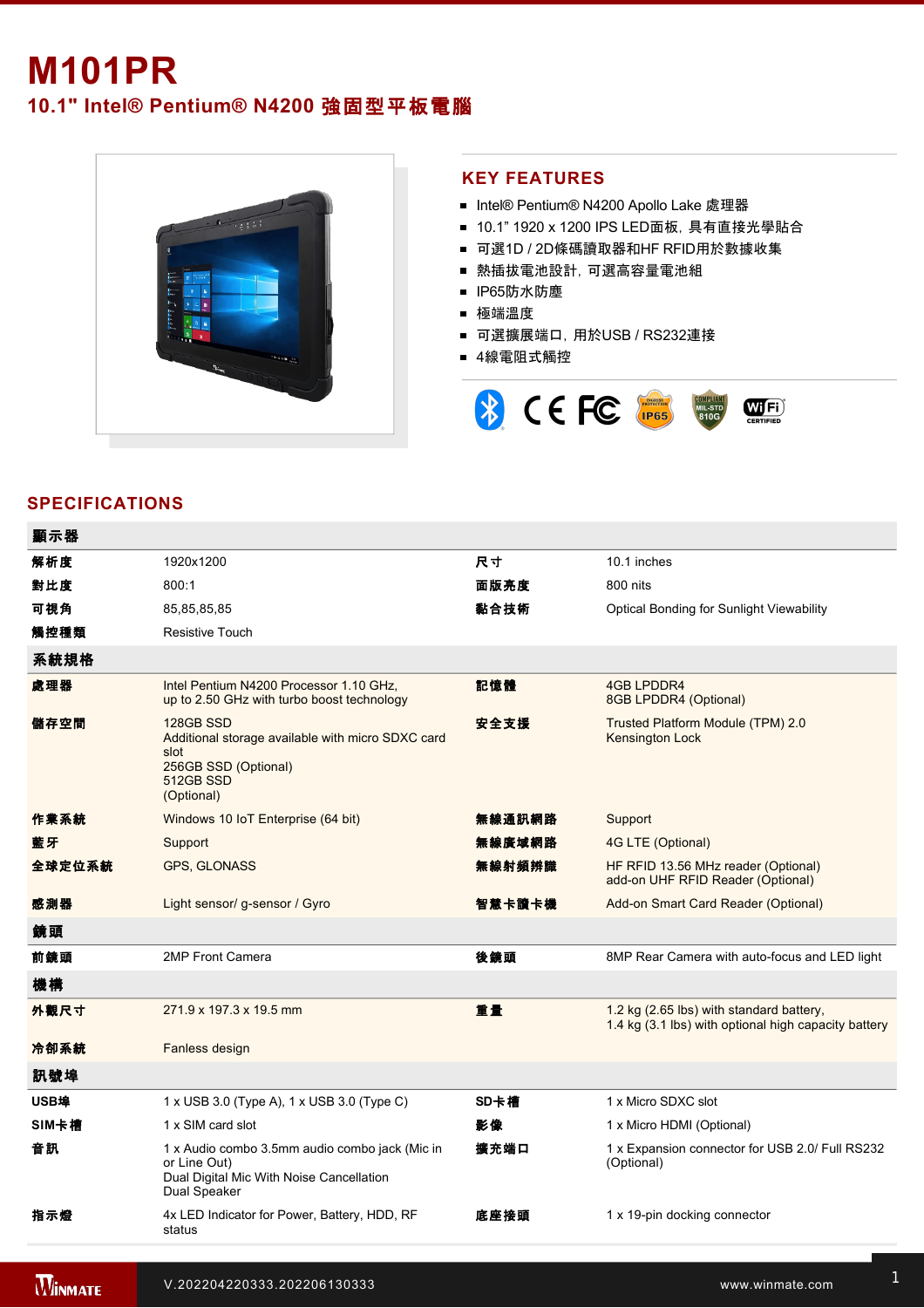| 環境                      |                                                                                                                               |                        |                                                                                                                                                                                                                                                                                                                                              |
|-------------------------|-------------------------------------------------------------------------------------------------------------------------------|------------------------|----------------------------------------------------------------------------------------------------------------------------------------------------------------------------------------------------------------------------------------------------------------------------------------------------------------------------------------------|
| 工作濕度                    | 10% to 90% RH, non-condensing                                                                                                 | 工作溫度                   | -20°C to 60°C (AC mode), -10°C to 50°C (Battery<br>mode)                                                                                                                                                                                                                                                                                     |
| 儲存溫度                    | -30°C to 70°C (-22°F to 158°F)                                                                                                | 衝擊                     | MIL-STD-810G Method 516.6 Procedure I                                                                                                                                                                                                                                                                                                        |
| 振動                      | MIL-STD-810G Method 514.6 Procedure I                                                                                         | IP防水等級                 | IP65 certified, dustproof and waterproof                                                                                                                                                                                                                                                                                                     |
| 落摔                      | MIL-STD-810G Method 516.6, 4 ft                                                                                               |                        |                                                                                                                                                                                                                                                                                                                                              |
| 認證                      |                                                                                                                               |                        |                                                                                                                                                                                                                                                                                                                                              |
| 認證                      | CE, FCC, UL, PTCRB, Verizon                                                                                                   |                        |                                                                                                                                                                                                                                                                                                                                              |
| 安全性                     |                                                                                                                               |                        |                                                                                                                                                                                                                                                                                                                                              |
| <b>SOTI MobiControl</b> | SOTI MobiControl Compliance                                                                                                   | <b>Kensington Lock</b> | Kensington Lock Support                                                                                                                                                                                                                                                                                                                      |
| 控制                      |                                                                                                                               |                        |                                                                                                                                                                                                                                                                                                                                              |
| 按鈕                      | 1 x Power, 1 x Home, 2 x Volume,<br>2 x Programmable Function Keys                                                            |                        |                                                                                                                                                                                                                                                                                                                                              |
| 電源                      |                                                                                                                               |                        |                                                                                                                                                                                                                                                                                                                                              |
| 電池                      | Hot-swappable 7.7V, typ. 5900 mAh Li-Polymer<br>Battery (2S1P)<br>7.4V, typ. 10280 mAh Li-Polymer Battery (2S2P,<br>optional) | 電池使用時間                 | Standard. Battery: 9 hours<br><b>High Capacity Battery: 16 hours</b>                                                                                                                                                                                                                                                                         |
| 電源規格                    | 19V DC                                                                                                                        | 電源適配器                  | 100-240V, 50-60Hz / 19V DC                                                                                                                                                                                                                                                                                                                   |
| 配件                      |                                                                                                                               |                        |                                                                                                                                                                                                                                                                                                                                              |
| 配件                      | Adapter and Power Cord<br>Capacitive Stylus<br><b>Standard Battery</b>                                                        | 配件選配                   | Desk Dock (Optional)<br>Vehicle Dock (without VGA output) (Optional)<br>Vehicle Cradle (Optional)<br>Battery Charger (Optional)<br>Smart Card Reader (Optional)<br>High Capacity Battery (Optional)<br>Hand Strap (Optional)<br>VESA Mount Kit (Optional)<br>Shoulder Strap (Optional)<br>Carry Bag (Optional)<br>Vehicle Charger (Optional) |

 $\mathbf{r} = \mathbf{r} \cdot \mathbf{r}$  19pin docking connector  $\mathbf{r} = \mathbf{r} \cdot \mathbf{r}$ 

## 條碼掃描

配件 1D/2D barcode reader (Optional)

 $\mathcal{L}_{\mathcal{A}}$  axis  $\mathcal{L}_{\mathcal{A}}$  axis  $\mathcal{L}_{\mathcal{A}}$  axis  $\mathcal{L}_{\mathcal{A}}$  axis  $\mathcal{L}_{\mathcal{A}}$  axis  $\mathcal{L}_{\mathcal{A}}$  axis  $\mathcal{L}_{\mathcal{A}}$ 

### **DIMENSIONS**  UNIT:MM

#### **Winmate M101PR**



**NOTE**